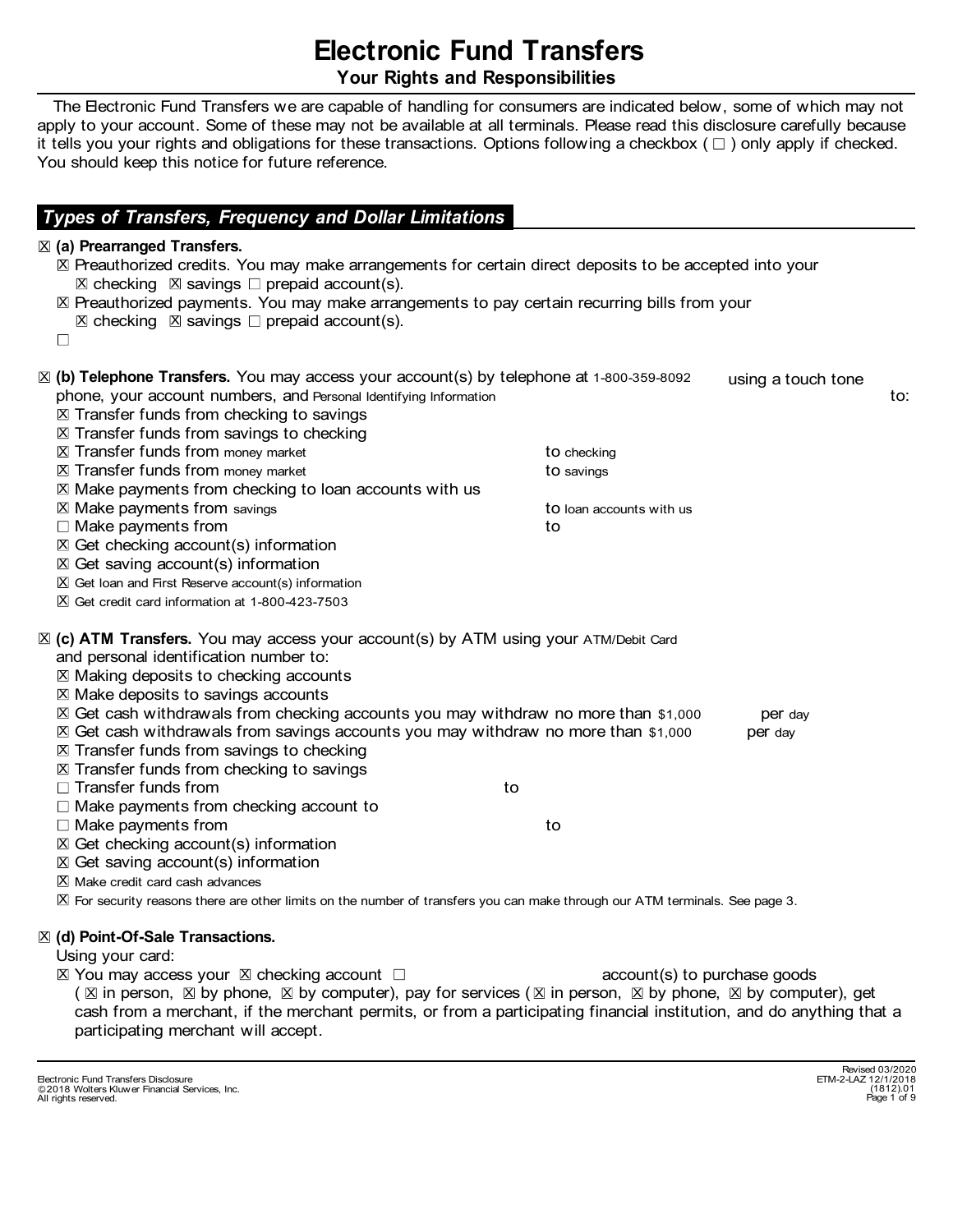### ypes of Transfers, Frequency and Dollar Limitations, Continued

- 
- $X$  See Point-of-Sale transactions on page 9.
- 

es of Transfers, Frequency and Dollar Limitations, Continued<br>You may not exceed more than \$ 5,000.00 in transactions per day<br>See Point-of-Sale transactions on page 9.<br>Computer Transfers. You may access your account(s) by c **ypes of Transfers, Frequency and Dollar Limitations, Continued**<br>⊠ You may not exceed more than \$ 5,000.00 domain transactions per day<br>⊠ See Point-of-Sale transactions on page 9.<br>(e**) Computer Transfers.** You may access y  $\boxtimes$  (e) Computer Transfers. You may access your account(s) by computer by visiting www.FIBT.com

| Types of Transfers, Frequency and Dollar Limitations, Continued                                                          |                                                                                                                                                                                                                                                                                                                                                      |
|--------------------------------------------------------------------------------------------------------------------------|------------------------------------------------------------------------------------------------------------------------------------------------------------------------------------------------------------------------------------------------------------------------------------------------------------------------------------------------------|
|                                                                                                                          |                                                                                                                                                                                                                                                                                                                                                      |
|                                                                                                                          |                                                                                                                                                                                                                                                                                                                                                      |
|                                                                                                                          |                                                                                                                                                                                                                                                                                                                                                      |
|                                                                                                                          |                                                                                                                                                                                                                                                                                                                                                      |
| X (e) Computer Transfers. You may access your account(s) by computer byvisiting www.FIBT.com                             |                                                                                                                                                                                                                                                                                                                                                      |
|                                                                                                                          |                                                                                                                                                                                                                                                                                                                                                      |
|                                                                                                                          | and using your                                                                                                                                                                                                                                                                                                                                       |
|                                                                                                                          | to:                                                                                                                                                                                                                                                                                                                                                  |
|                                                                                                                          |                                                                                                                                                                                                                                                                                                                                                      |
|                                                                                                                          |                                                                                                                                                                                                                                                                                                                                                      |
|                                                                                                                          |                                                                                                                                                                                                                                                                                                                                                      |
|                                                                                                                          |                                                                                                                                                                                                                                                                                                                                                      |
|                                                                                                                          |                                                                                                                                                                                                                                                                                                                                                      |
|                                                                                                                          |                                                                                                                                                                                                                                                                                                                                                      |
|                                                                                                                          |                                                                                                                                                                                                                                                                                                                                                      |
|                                                                                                                          |                                                                                                                                                                                                                                                                                                                                                      |
|                                                                                                                          |                                                                                                                                                                                                                                                                                                                                                      |
|                                                                                                                          |                                                                                                                                                                                                                                                                                                                                                      |
|                                                                                                                          |                                                                                                                                                                                                                                                                                                                                                      |
| X (f) Mobile Banking Transfers. You may access your account(s) by web-enabled cell phone by going to http://www.FIBT.com |                                                                                                                                                                                                                                                                                                                                                      |
|                                                                                                                          | and using your                                                                                                                                                                                                                                                                                                                                       |
|                                                                                                                          | to:                                                                                                                                                                                                                                                                                                                                                  |
|                                                                                                                          |                                                                                                                                                                                                                                                                                                                                                      |
|                                                                                                                          |                                                                                                                                                                                                                                                                                                                                                      |
|                                                                                                                          |                                                                                                                                                                                                                                                                                                                                                      |
|                                                                                                                          |                                                                                                                                                                                                                                                                                                                                                      |
|                                                                                                                          |                                                                                                                                                                                                                                                                                                                                                      |
| to a loan account with us                                                                                                |                                                                                                                                                                                                                                                                                                                                                      |
| to                                                                                                                       |                                                                                                                                                                                                                                                                                                                                                      |
|                                                                                                                          |                                                                                                                                                                                                                                                                                                                                                      |
|                                                                                                                          |                                                                                                                                                                                                                                                                                                                                                      |
|                                                                                                                          |                                                                                                                                                                                                                                                                                                                                                      |
|                                                                                                                          |                                                                                                                                                                                                                                                                                                                                                      |
|                                                                                                                          | in transactions per day<br>to checking<br>to savings<br>$X$ Make payments from checking to loan accounts with us<br>to a loan account with us<br>to<br>$\boxtimes$ Authorize payments to others through Bill Pay or Zelle - see general limitations on page 3<br>to checking<br>to savings<br>⊠ Make payments from checking to loan accounts with us |

 $\boxtimes$  Authorize payments to others through Bill Pay or Zelle - see general limitations on page 3.

 $\boxtimes$  A mobile device with browser access to internet/cellular service via a valid phone number with the ability to receive text messages is required.

X Remote check deposit to checking or savings account may not exceed \$2500 in deposits/business day unless other limits are assigned.

⊠ You may be charged access fees by your cell phone provider based on your individual plan. Web access is needed to use this service. Check with your cell phone provider for details on specific fees and charges.

⊠ (g) Electronic Fund Transfers Initiated By Third Parties. You may authorize a third party to initiate electronic fund transfers between your account and the third party's account. These transfers to make or receive payment may be one-time occurrences or may recur as directed by you. These transfers may use the Automated Clearing House (ACH) or other payments network. Your authorization to the third party to make these transfers can occur in a number of ways. For example, your authorization to convert a check to an electronic fund transfer or to electronically pay a returned check charge can occur when a merchant provides you with notice and you go forward with the transaction (typically, at the point of purchase, a merchant will post a sign and print the notice on a receipt). In all cases, these third party transfers will require you to provide the third party with your account number and financial institution information. This information can be found on your check as well as on a deposit or withdrawal slip. Thus, you should only provide your financial institution and account information (whether over the phone, the Internet, or via some other method) to trusted third parties whom you have authorized to initiate these electronic fund transfers. Examples of these transfers include, but are not limited to: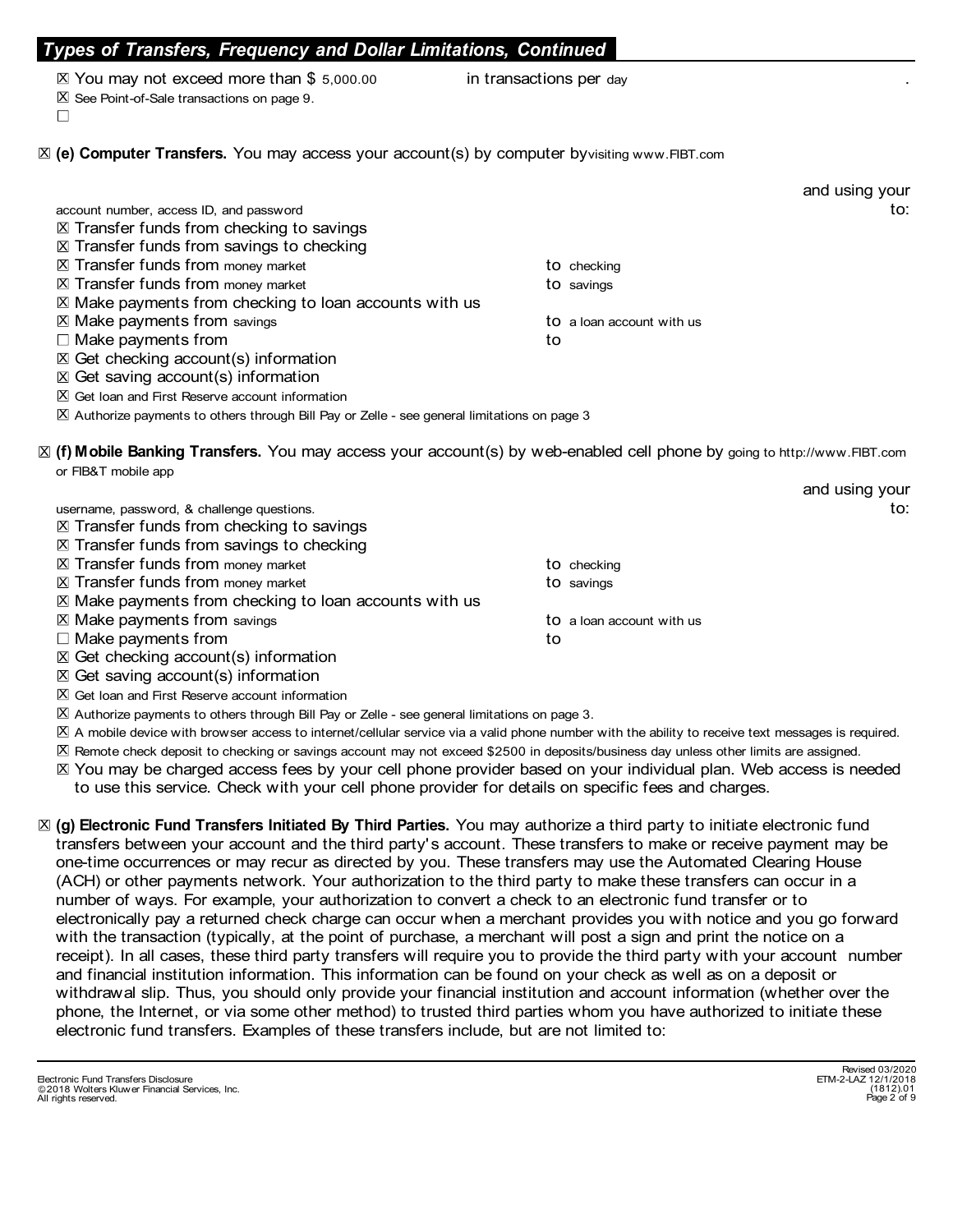### ypes of Transfers, Frequency and Dollar Limitations, Continued

#### (g) EFTs Initiated By Third Parties, Continued

- ⊠ Electronic check conversion. You may authorize a merchant or other payee to make a one-time electronic payment from your checking account using information from your check to pay for purchases or pay bills. You may: **Of Transfers, Frequency and Dollar Limitations, Continued**<br>
Ts Initiated By Third Parties, Continued<br>
It is initiated By Third Parties, Continued<br>
It is increased more than<br>
Not exceed more than<br>
Not exceed more than<br>
Not of Transfers, Frequency and Dollar Limitations, Continued<br>
Ts Initiated By Third Parties, Continued<br>
actronic check conversion. You may authorize a merchant or other payee to make a one-time electronic payment<br>
m your chec **ORIGITY TRANSFERS, Frequency and Dollar Limitations, Continued<br>
Ts Initiated By Third Parties, Continued<br>
Certronic check conversion.** You may authorize a merchant or other payee to make a one-time electronic payment<br>
myo **Transfers, Frequency and Dollar Limitations, Continued**<br> **Ts initiated By Third Parties, Continued**<br>
Interdictionic check conversion. You may authorize a merchant or other payee to make a one-time electronic payment<br>
Mot **Continued**<br>
to other payee to make a one-time electronic payment<br>
neck to pay for purchases or pay bills. You may:<br>
tronic check per<br>
. Payments are<br>
chant or other payee to initiate an electronic fund<br>
for insufficient f Find Parties, Continued<br>
In By Third Parties, Continued<br>
Extremely and Dollar Limitations, Continued<br>
eck conversion. You may authorize a merchant or other payee to make a one-time electric<br>
ecking account using informatio a one-time electronic payment<br>or pay bills. You may:<br>Payments are<br>itiate an electronic fund<br>u may:<br>onic payment of charges for<br>m a checking account<br>N/A per N/A<br>ges for checks returned for
	-
	- $X$  Make payments by electronic check from a checking account
- ⊠ Electronic returned check charge. You may authorize a merchant or other payee to initiate an electronic fund transfer to collect a charge in the event a check is returned for insufficient funds. You may:
	- checks returned for insufficient funds.
	- $\boxtimes$  Make electronic payment of charges for checks returned for insufficient funds from a checking account
	- X Money Market accounts are limited to six payments by electronic check or electronic payment of charges for checks returned for insufficient funds

#### General Limitations

In addition to those limitations on transfers elsewhere described, if any, the following limitations apply:

- account to another account of yours or to a third party by means of a preauthorized or automatic transfer or telephone order or instruction, computer transfer, or by check, EFT initiated by Third Parties, Continued<br>
Effectronic check conversion. You may authorize a merchant or other payee to make a one-time electronic payment<br>
from your checked more than<br>
II Not exceed more than<br>
II Not excee If you exceed the transfer limitations set forth above, your account shall be subject to closure.  $X$  Transfer or withdrawals from a money market other payee to make a one-time electronic payment<br>
it to pay for purchases or pay bills. You may:<br>
inc check per<br>
Payments are<br>
not or other payee to initiate an electronic fund<br>
insufficient funds. You may:<br>
for electroni
- $X$  Excessive transactions will result in a \$5 service charge fee for each over-limit transaction.

Zelle requires a minimum transfer of \$5. Bill Pay requires a minimum transfer of \$1.

For security reasons, there are other daily and monthly limits on the number and amount of transfers you can make through Zelle and Bill Pay.

For security reasons, some point of sale, cash advance and ATM transactions in certain states may be blocked or declined.

| Fees<br>11 |
|------------|
|            |

**Examples in the control of the control of the control of the control of the control of the control of the control of the control of the control of the control of the control of the control of the control of the control of and Finited Hones**<br>
Transfer or withdrawals from a money merket easer these there described, if any, the following limitations apply:<br>
Transfer or withdrawals from a money merket easer to telephone order or instruction, c Considerations on transfers elsewhere described, if any, the following limitations apply:<br>Transfer or withdrawals from a money make account to ancher account of yours or to a third party by<br>Transfer or withdrawals from a m balance in the Transfer or withdrawals from a money market account to another account of yours or to a third party by<br>means of a preauthorized or automatic transfer or telephone order or instruction, computer transfer, or by check,<br>the f means of a presulthorized or automatic transfer or telephone order or instruction, computer transfer, or by check,<br>
and and, debit card or similar order to a third party, are limited to some comparison between the transfer X We charge \$14.95 for each overnight payment and \$9.95 for each same day payment made through Bill Pay.

 $\Box$ 

Except as indicated above, we do not charge for Electronic Fund Transfers.

ATM Operator/Network Fees: When you use an ATM not owned by us, you may be charged a fee by the ATM operator or any network used (and you may be charged a fee for a balance inquiry even if you do not complete a fund transfer).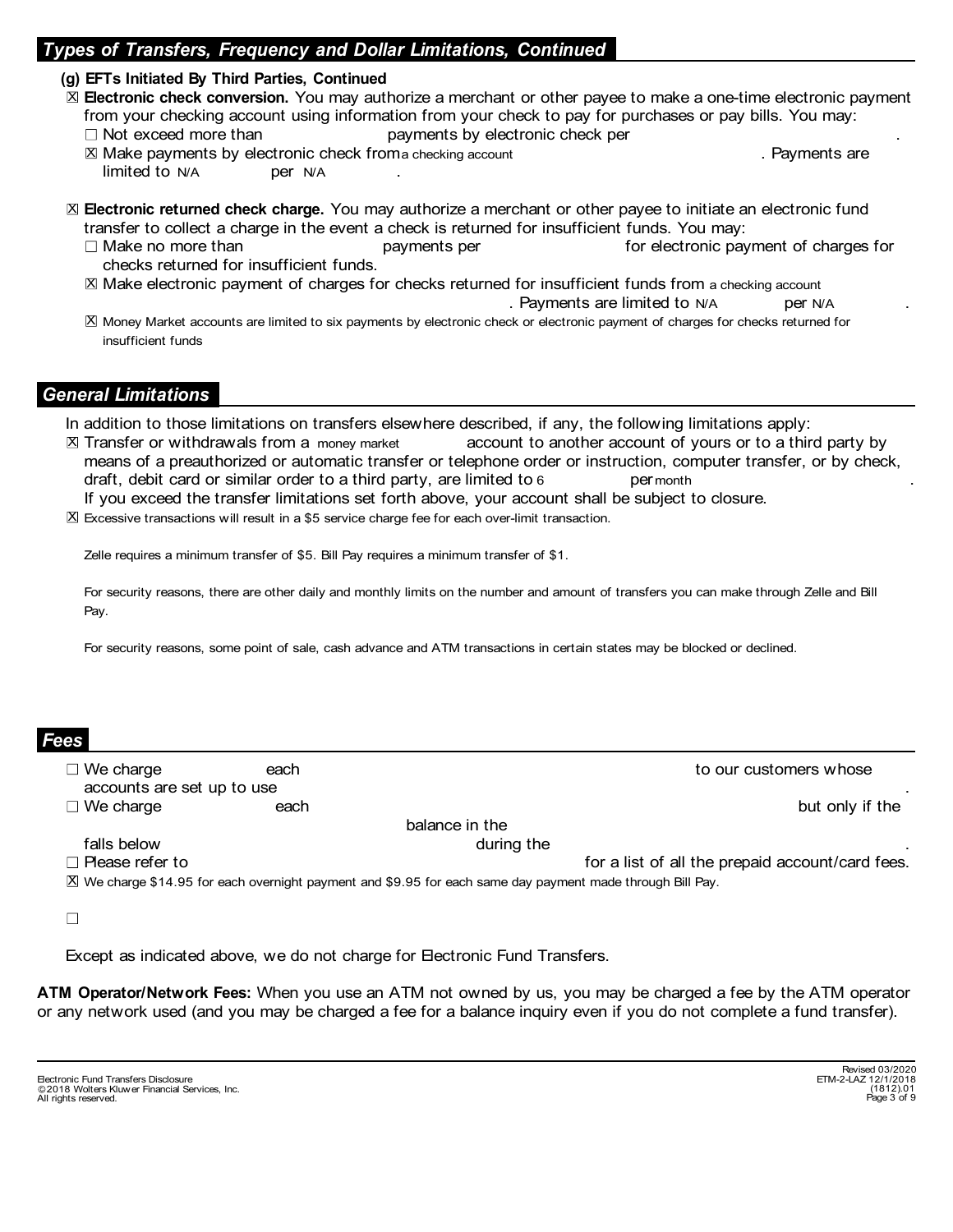#### Documentation

- **ocumentation**<br>
(**a**) Terminal Transfers. You can get a receipt at the time you make a transfer to or from your account using a(n)<br>  $\mathbb{X}$  atomated teller machine<br>  $\mathbb{X}$  You may not get a receipt if the amount of the  $\Sigma$  automated teller machine
	- $\Sigma$  point-of-sale terminal.
- $\boxtimes$  You may not get a receipt if the amount of the transfer is \$15 or less.

(b) Preauthorized Credits. If you have arranged to have direct deposits made to your account at least once every 60 days from the same person or company, you can call us at the telephone number listed below to find out whether or not the deposit has been made.

#### (c) In addition,

- ⊠ You will get a monthly account statement from us, unless there are no transfers in a particular month. In any case you will get a statement at least quarterly.
- $\Box$  You will get a quarterly statement from us on your savings account if the only possible electronic transfer to or from the account is a preauthorized credit.
- $\Box$  If you bring your passbook to us, we will record any electronic deposits that were made to your account since the last time you brought in your passbook.
- $\Box$  You may obtain information about the amount of money you have remaining in your prepaid account by calling the telephone number listed below. This information, along with a 12-month history of account transactions, is also **Tombile (1001)**<br> **Tombile 17 Tombile Transfors.** You can get a receipt at the time you make a transfer to or from your account using a(n)<br>  $\mathbb{Z}$  automated teller machine<br>  $\mathbb{Z}$  point-of-sale terminal.<br>
You may not g IT You will get a quarteriy statement from us on your savings account if the only possible electronic transfer to or<br>
If you bring your passbook, to us, we will record any electronic deposits that were made to your account
- $\Box$  If your prepaid account is registered with us, you also have the right to obtain at least 24 months of written history of account transactions by calling or writing us at the telephone number or address listed in this disclosure. You will not be charged a fee for this information unless you request it more than once per month.
- $\Box$  You also have the right to obtain at least 24 months of written history of your prepaid account transactions by calling or writing us at the telephone number or address listed in this disclosure. You will not be charged a fee for this information unless you request it more than once per month.

# Preauthorized Payments

of your account, you can stop any of these payments. Here's how:

Call or write us at the telephone number or address listed in this disclosure, in time for us to receive your request 3 business days or more before the payment is scheduled to be made. If you call, we may also require you to put your request in writing and get it to us within 14 days after you call.

 $\boxtimes$  We charge \$30 item/\$60 range for each stop payment.

available online at<br>
any available online and the matter of the matter of vertical stop and<br>
If your prepaid account transactions by calling or writing us at the telephone number or address listed in t<br>
disclosure. You wil (b) Notice of varying amounts. If these regular payments may vary in amount, the person you are going to pay will tell you, 10 days before each payment, when it will be made and how much it will be. (You may choose instead to get this notice only when the payment would differ by more than a certain amount from the previous payment, or when the amount would fall outside certain limits that you set.) (a) Right to stop payment and procedure for doing so. If you have told us in advance to make regular payments out your account, you can stop any of these payments. Here's how:<br>Call or write us at the telephone number or ad

business days or more before the transfer is scheduled, and we do not do so, we will be liable for your losses or damages.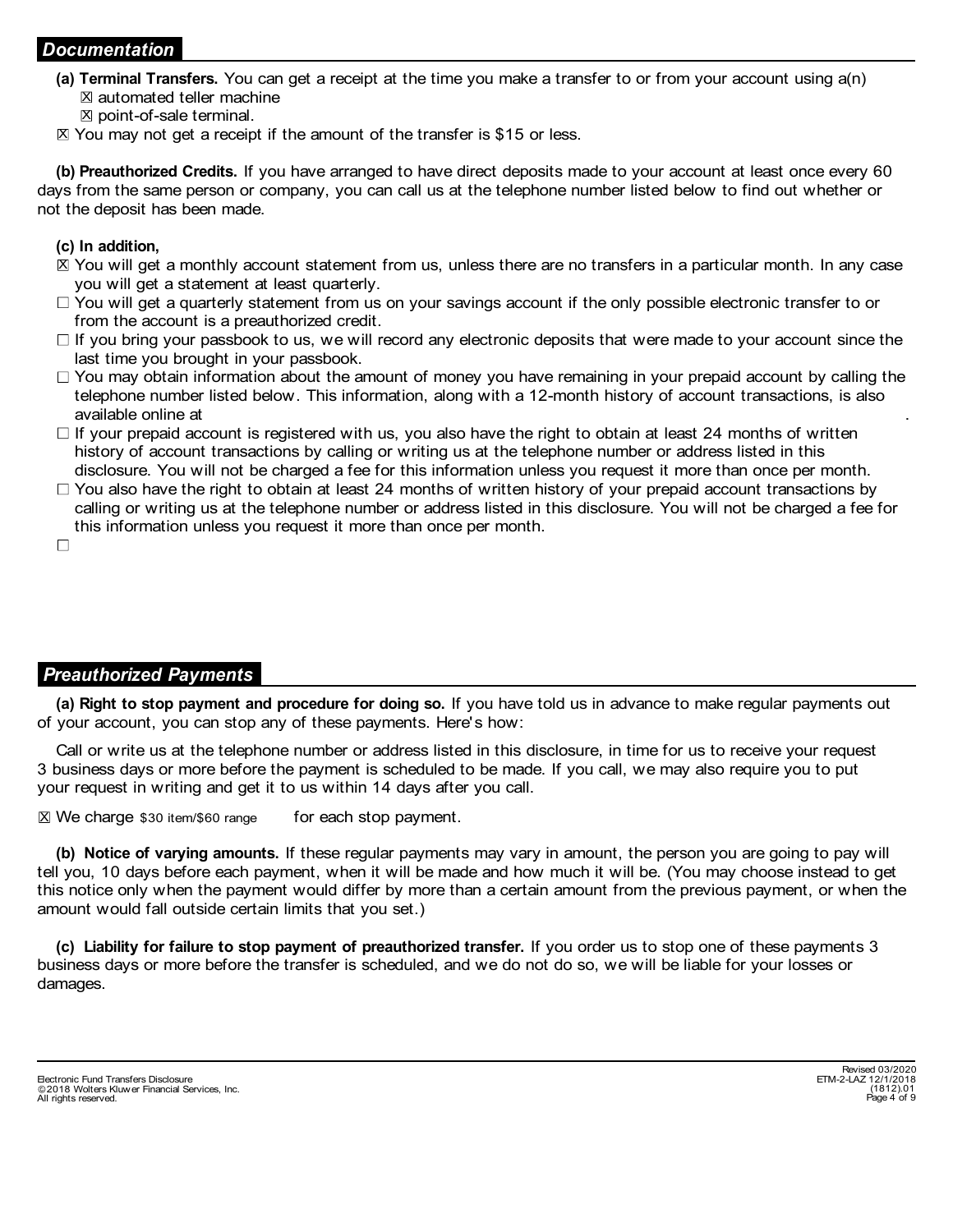# Financial Institution's Liability

**inancial Institution's Liability**<br>
(a) Liability for failure to make transfers. If we do not complete a transfer to or from your account on time or in the<br>
rrect amount according to our agreement with you, we will be liab correct amount according to our agreement with you, we will be liable for your losses and damages. However, there are some exceptions. We will not be liable, for instance:

- If, through no fault of ours, you do not have enough money in your account to make the transfer.
- $\blacklozenge$  If the transfer would go over the credit limit on your overdraft line.
- $\blacklozenge$  If the automated teller machine where you are making the transfer does not have enough cash.
- If the terminal or system was not working properly and you knew about the breakdown when you started the transfer.
- If circumstances beyond our control (such as fire or flood) prevent the transfer, despite reasonable precautions that we have taken.
- There may be other exceptions stated in our agreement with you.

### **Confidentiality**

We will disclose information to third parties about your account or the transfers you make:

- (1) where it is necessary for completing transfers; or
- (2) in order to verify the existence and condition of your account for a third party, such as a credit bureau or merchant; or
- (3) in order to comply with government agency or court orders; or
- (4)  $\boxtimes$  if you give us written permission.
	- $\boxtimes$  as explained in the separate Privacy Disclosure.
	- X ATM/Debit Card

### Unauthorized Transfers

⊠ (a) Consumer Liability. Tell us at once if you believe your card and/or code has been lost or stolen, or (if your account can be accessed by check) if you believe that an electronic fund transfer has been made without your permission using information from your check. Telephoning is the best way of keeping your possible losses down. You could lose all the money in your account (plus your maximum overdraft line of credit). If you tell us within 2 business days after you learn of the loss or theft of your card and/or code, you can lose no more than \$50 if someone used your card and/or code without your permission. Also, if you do NOT tell us within 2 business days after you learn of the loss or theft of your card and/or code, and we can prove we could have stopped someone from using your card and/or code without your permission if you had told us, you could lose as much as \$500. Also, if your statement (or for a prepaid account where no statement is sent, if your electronic history or written history) shows transfers that you did not make, including those made by card, code or other means, tell us at once. If you do not tell us within 60 days after the statement was transmitted to you (or for a prepaid account where no statement is sent, 60 days after the earlier of the date you electronically access your account, if the error could be viewed in your electronic history, or the date we sent the FIRST written history on which the error appeared), you may not get back any money you lost after the 60 days if we can prove that we could have stopped someone from taking the money if you had told us in time.

If a good reason (such as a long trip or a hospital stay) kept you from telling us, we will extend the time period.

#### $\mathbb X$   $\mathsf V$ isa $^\circledR$  Debit Card. Additional Limits on Liability for <code>ATM/Debit</code> Card

. Unless you have been negligent or have engaged in fraud, you will not be liable for any unauthorized transactions using your lost or stolen Visa card. This additional limit on liability does not apply to ATM transactions outside of the U.S., to ATM transactions not sent over Visa or Plus networks, to anonymous Visa prepaid card transactions, or to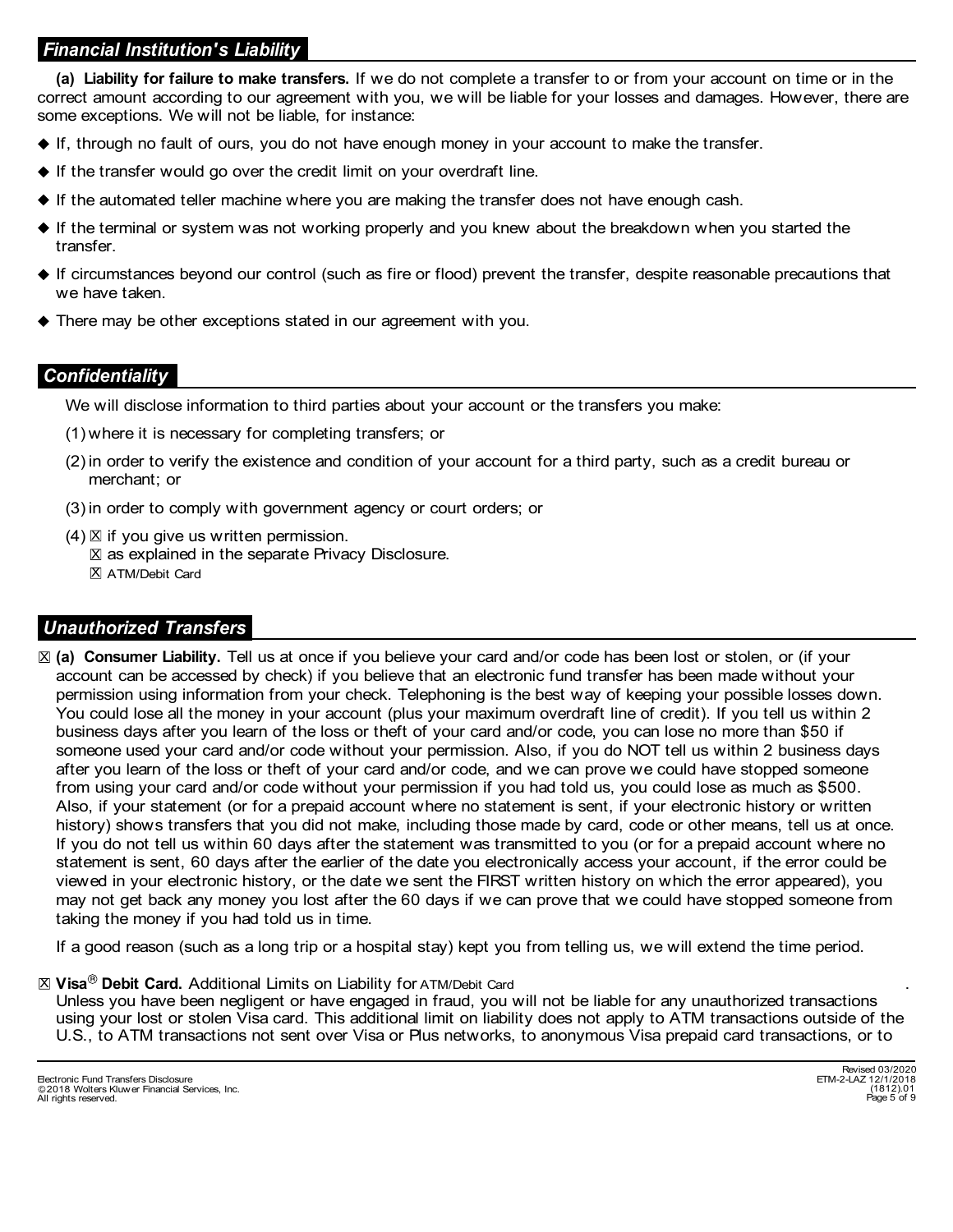### Unauthorized Transfers, Continued

transactions using your Personal Identification Number which are not processed by Visa. Visa is a registered trademark of Visa International Service Association.

#### $\Box$  Mastercard<sup>®</sup> Debit Card. Additional Limits on Liability for

You will not be liable for any unauthorized transactions using your Mastercard debit card if: (i) you can demonstrate that you have exercised reasonable care in safeguarding your card from the risk of loss or theft, and (ii) upon becoming aware of a loss or theft, you promptly report the loss or theft to us. This additional limit on liability does not apply to a prepaid card until such time as the prepaid card is registered with us and we have completed our customer identification program requirements. Mastercard is a registered trademark, and the circles design is a trademark of Mastercard International Incorporated.

 $\Box$ 

(b) Contact in event of unauthorized transfer. If you believe your card and/or code has been lost or stolen, call or write us at the telephone number or address listed at the end of this disclosure. You should also call the number or write to the address listed at the end of this disclosure if you believe a transfer has been made using the information from your check without your permission.

 $\Box$  (a) Consumer Liability. There are no limitations on your liability for unauthorized transfers using this prepaid card. This is because we do not have a consumer identification or verification process for this prepaid card.

#### Error Resolution Notice

- $\boxtimes$  In Case of Errors or Questions About Your Electronic Transfers, Call or Write us at the telephone number or address listed below, as soon as you can, if you think your statement or receipt is wrong or if you need more information about a transfer listed on the statement or receipt. We must hear from you no later than 60 days after we sent the FIRST statement on which the problem or error appeared.
	- (1) Tell us your name and account number (if any).
	- (2) Describe the error or the transfer you are unsure about, and explain as clearly as you can why you believe it is an error or why you need more information.
	- (3) Tell us the dollar amount of the suspected error.

If you tell us orally, we may require that you send us your complaint or question in writing within 10 business days.

We will determine whether an error occurred within 10 business days (5 business days involving a Visa<sup>®</sup> point-of-sale transaction, other than an anonymous Visa prepaid card transaction, processed by Visa or 20 business days if the transfer involved a new account) after we hear from you and will correct any error promptly. If we need more time, however, we may take up to 45 days (90 days if the transfer involved a new account, a point-of-sale transaction, or a foreign-initiated transfer) to investigate your complaint or question. If we decide to do this, we will credit your account within 10 business days (5 business days involving a Visa point-of-sale transaction, other than an anonymous Visa prepaid card transaction, processed by Visa or 20 business days if the transfer involved a new account) for the amount you think is in error, so that you will have the use of the money during the time it takes us to complete our investigation. If we ask you to put your complaint or question in writing and we do not receive it within 10 business days, we may not credit your account. An account is considered a new account for 30 days after the first deposit is made, if you are a new customer.

We will tell you the results within three business days after completing our investigation. If we decide that there was no error, we will send you a written explanation.

You may ask for copies of the documents that we used in our investigation.

.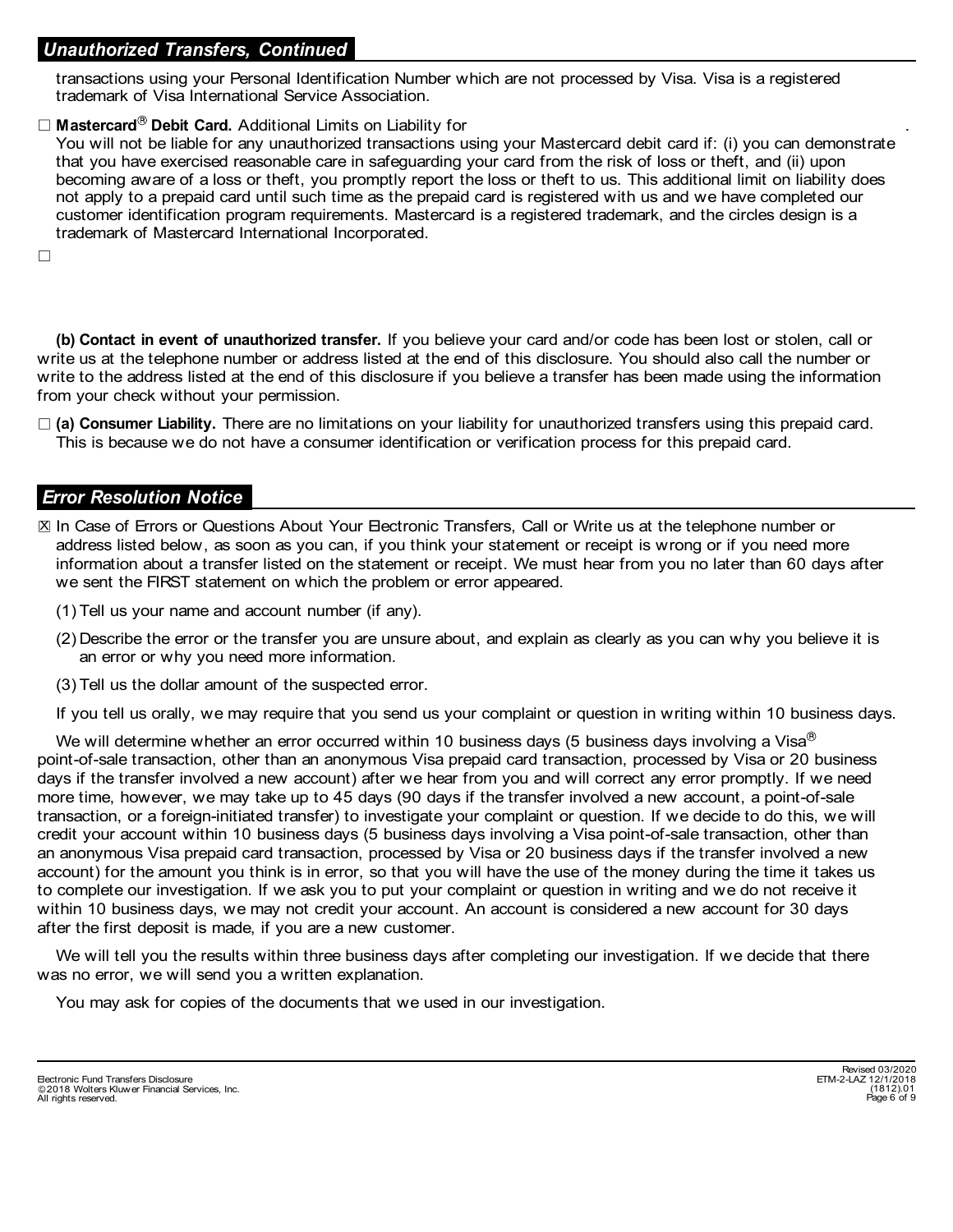# Error Resolution Notice, Continued

- $\Box$  There is not an error resolution process for prepaid cards. This is because we do not have a consumer identification or verification process for the prepaid cards we offer.
- In Case of Errors or Questions About Your Prepaid Account Telephone or Write at the telephone number or address listed in this disclosure as soon as you can, if you think an error has occurred in your prepaid account. We must allow you to report an error until 60 days after the earlier of the date you electronically access your account, if the error could be viewed in your electronic history, or the date we sent the FIRST written history on which the error appeared. You may request a written history of your transactions at any time by calling or writing us at the telephone number or address listed in this disclosure. You will need to tell us:
	- (1) Your name and prepaid account number.
	- (2) Why you believe there is an error, and the dollar amount involved.
	- (3) Approximately when the error took place.

If you tell us orally, we may require that you send us your complaint or question in writing within 10 business days.

transaction, other than an anonymous Visa prepaid card transaction, processed by Visa) after we hear from you and will correct any error promptly. If we need more time, however, we may take up to 45 days to investigate your complaint or question. If we decide to do this, and your account is registered with us, we will credit your account within 10 business days (5 business days involving a Visa point-of-sale transaction, other than an anonymous Visa prepaid card transaction, processed by Visa) for the amount you think is in error, so that you will have the money during the time it takes us to complete our investigation. If we ask you to put your complaint or question in writing and we do not receive it within 10 business days, we may not credit your account. (2) Mhy you believe there is an error, and the dollar amount involved.<br>
(3) Approximately when the error took place.<br>
(4) Approximately when the error took place.<br>
If you tell us orally, we may require that you send us you We will determine whether an error occurred within 10 business days (5 business days involving a Visa point-of-sale

For errors involving new accounts, point-of-sale, or foreign-initiated transactions, we may take up to 90 days to investigate your complaint or question. For new accounts, we may take up to 20 business days to credit your account for the amount you think is in error.

We will tell you the results within three business days after completing our investigation. If we decide that there was no error, we will send you a written explanation.

You may ask for copies of the documents that we used in our investigation.

If you need more information about our error-resolution procedures, call us at the telephone number listed in this

 $\Box$  Keep reading to learn more about how to register your card.

 $\Box$  Warning regarding unverified prepaid accounts. It is important to register your prepaid account as soon as possible. Until you register your account and we verify your identity, we are not required to research or resolve any errors regarding your account. To register your account, go to the website or call us at the telephone number listed in this disclosure. We will ask you for identifying information about yourself (including your full name, address, date of birth, and Social Security Number or government-issued identification number, so that we can verify your identity.

### Important Information Regarding Your Prepaid Card

 $\Box$  FDIC insurance eligibility for your prepaid card.

 $\Box$  Be sure to register your card for FDIC insurance eligibility and other protections.

□ Your funds are eligible for FDIC insurance.

Your funds will be held at or transferred to us, an FDIC insured institution. Once here, your funds are insured up to \$250,000 by the FDIC in the event we fail, if specific deposit insurance requirements are met and your card is registered. See fdic.gov/deposit/deposits/prepaid.html for details.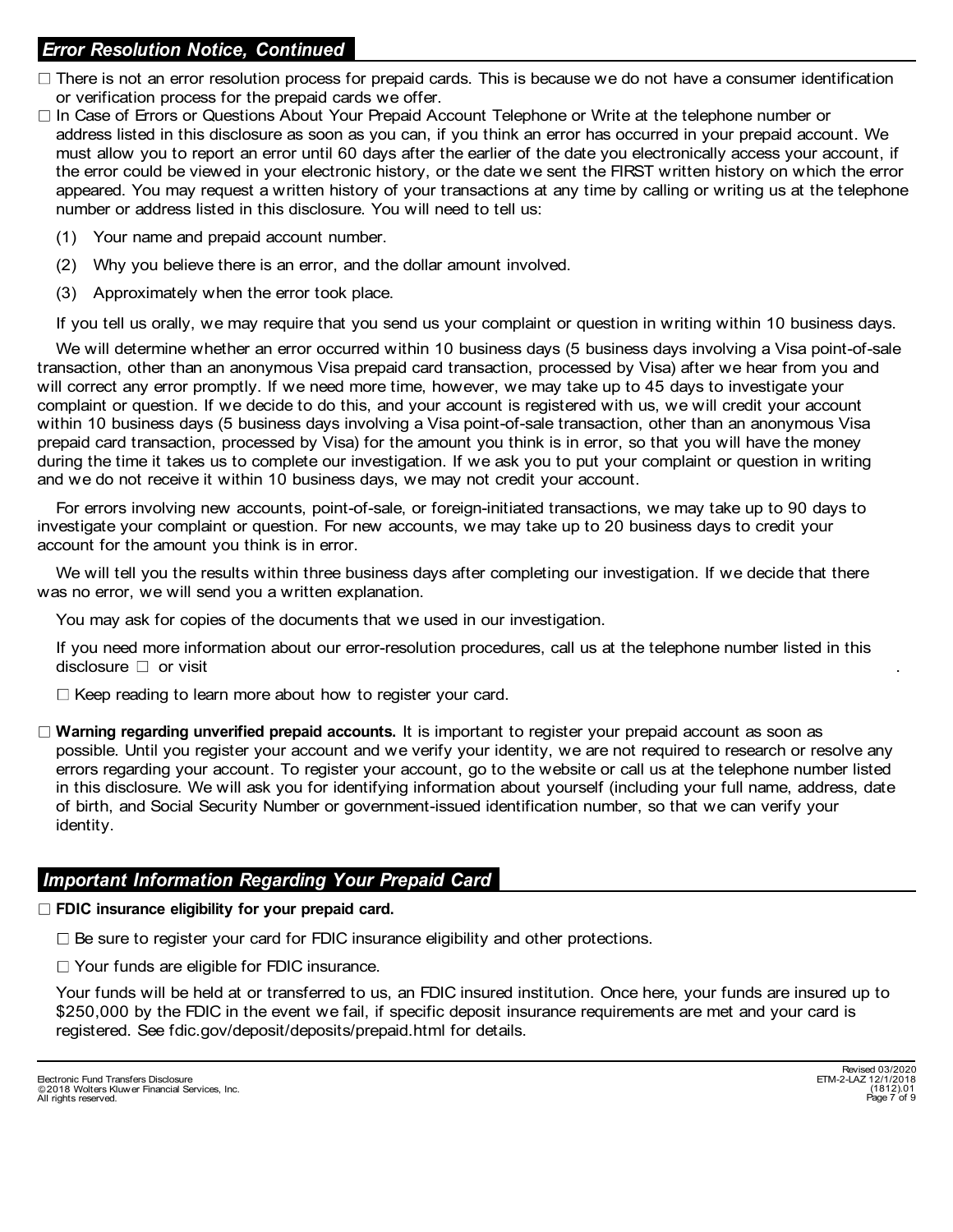### Important Information Regarding Your Prepaid Card, Continued

#### $\Box$  NCUA insurance for your prepaid card, if eligible.

 $\Box$  Be sure to register your card for NCUA insurance, if eligible, and other protections.

 $\Box$  Your funds are NCUA insured, if eligible.

Your funds will be held at or transferred to us, an NCUA-insured institution. Once here, if specific share insurance requirements are met and your card is registered, your funds are insured up to \$250,000 by the NCUA in the event we fail.

 $\Box$  NOT FDIC or NCUA insured. The funds in our prepaid card are not FDIC or NCUA insured.

- $\Box$  Treat this card like cash.
- $\Box$  Your funds will be held at or transferred to us. If we fail, you are not protected by FDIC deposit or NCUA share insurance and you could lose some or all of your money.
- $\Box$  Register your card for other protections.

No overdraft/credit feature. There is no overdraft/credit feature associated with your prepaid card.

Prepaid account information or complaints. For general information about prepaid accounts, visit cfpb.gov/prepaid. If you have a complaint about a prepaid account, call the Consumer Financial Protection Bureau at 1-855-411-2372 or visit cfpb.gov/complaint. Treat this card like cash.<br>  $\Box$  Treat this card like cash.<br>  $\Box$  Your funds will be held at or transferred to us. If we fail, you are not protected by FDIC deposit or NCU<br>
insurance and you could lose some or all of your

Our contact information. You can use the contact information listed in this disclosure to get more information about your prepaid card. Contact us by:  $\Box$  phone  $\Box$  mail  $\Box$  at our website

By signing below customer acknowledges receipt of pages 1, 2, 3, 4, 5, 6, 7, 8 and 9 of this notice:

|                    | <b>INSTITUTION</b> (name, address, telephone number, etc., |
|--------------------|------------------------------------------------------------|
| and business days) |                                                            |

First International Bank & Trust

P.O. Box 607 Watford City, ND 58854

Our business days are Monday through Friday. Holidays are not included.

(701) 842-2381

Page 8 of 9 Electronic Fund Transfers Disclosure ETM-2-LAZ 12/1/2018 2018 Wolters Kluwer Financial Services, Inc. All rights reserved.